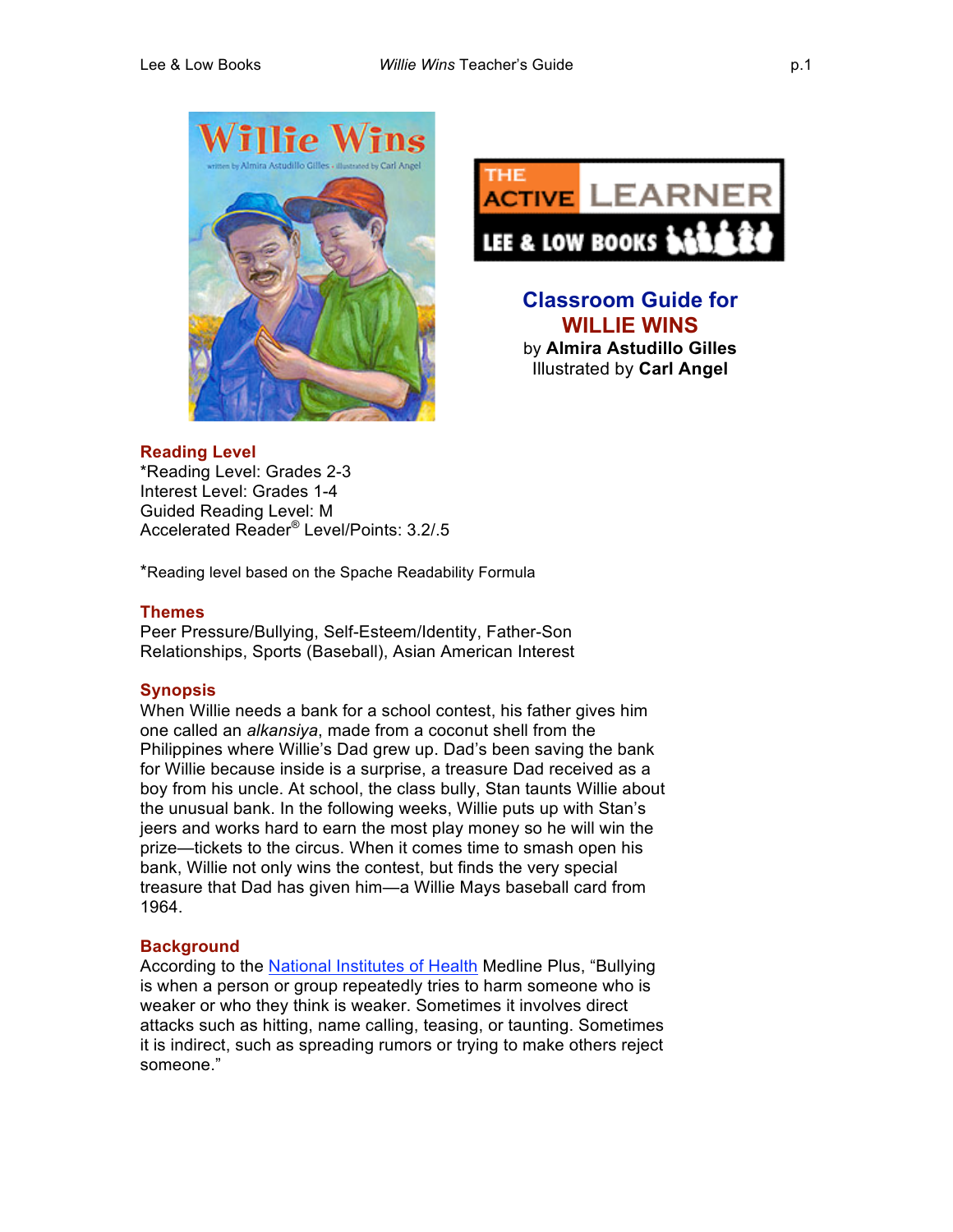As of August 2011, all but one state in the United States have laws addressing bullying or harassment, and half the states have laws that address cyber bullying. An interactive map with state bullying information is available online at the Olweus Bullying Prevention Program site.

The Philippines is a nation of about 7,000 islands in the southwest Pacific Ocean. The Spanish arrived there in the sixteenth century and ruled until Spain lost the Spanish-American War to the United States in 1898. The U.S. occupied the country until it became a selfgoverning commonwealth in 1935. During World War II, Japan controlled the islands. The Philippines became an independent nation, the Republic of the Philippines, in 1946. Today, about four million Filipino-Americans live in the United States. About a quarter of them make their homes in Southern California. A portion of State Route 54 in San Diego is named the "Filipino-American Highway" to honor this community.

### **Teaching Tip**

With its classroom setting, *Willie Wins* makes a good back-to-school selection. The story not only offers an opportunity to address the issues of bullying and sportsmanship, it also highlights the rewards of hard work.

#### **BEFORE READING Prereading Focus Questions**

Before introducing the book to students, you may wish to develop background, tap prior knowledge, and promote anticipation with questions such as the following:

- 1. How do you act when you have a bad day? Who helps you get over it? How does this person help you?
- 2. Have you ever received a very special gift? Why is it special? Who gave it to you?
- 3. What sport do you like to play the most? Why do you like it? How do you rate yourself as a player?
- 4. What do you know about baseball? What great players of the past can you name? Why were they great?

### **Exploring the Book**

Display the book and read the title. Ask students what they think Willie Wins. Can they tell anything about Willie from the way he is dressed? Write students' responses on the board.

Have students look through the book and note the expressions on the faces in the illustrations. Explain that these expressions help tell the story.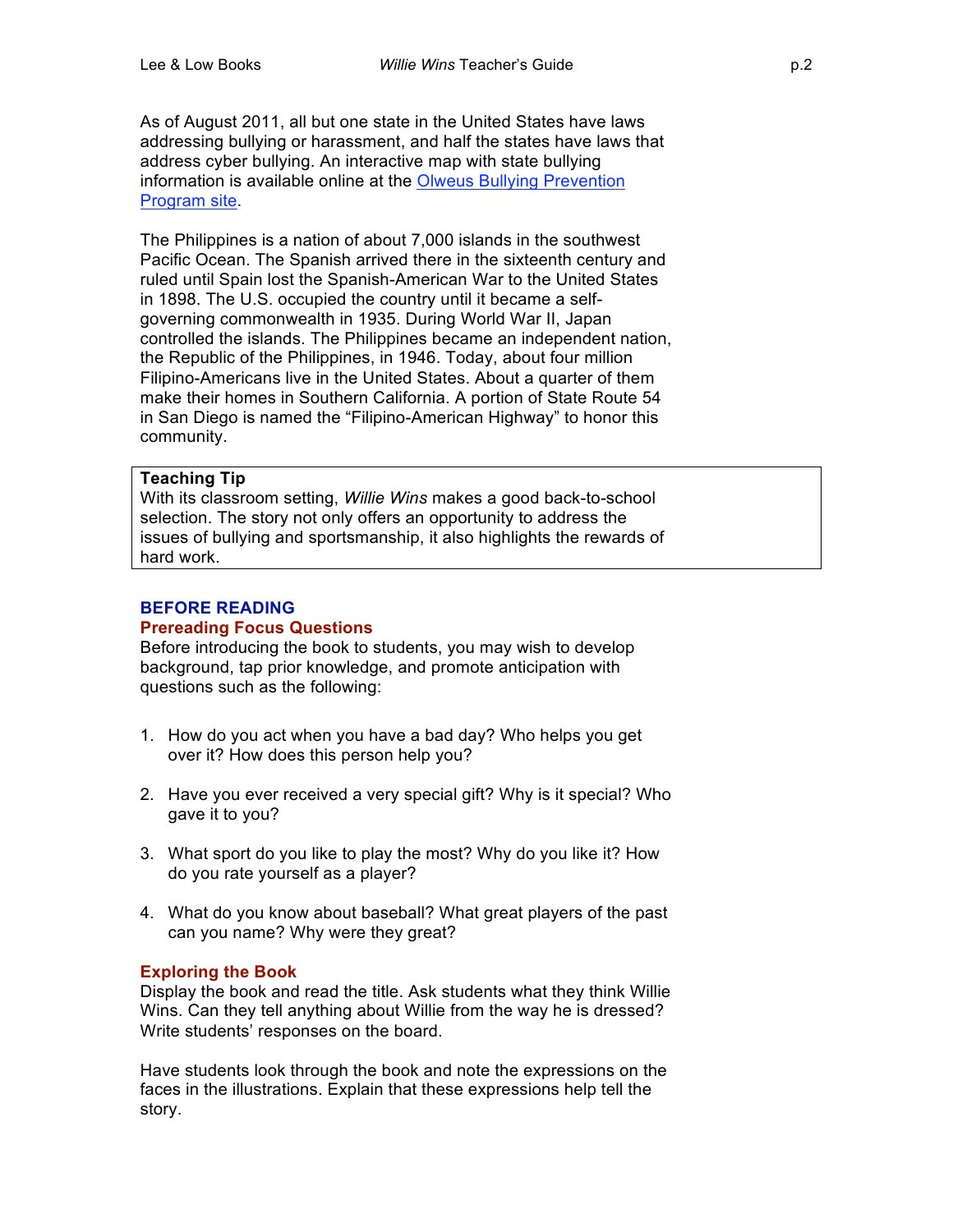## **Setting a Purpose for Reading**

Have students read to find out what Willie wins, how he does it, and what he learns from his prize.

### **VOCABULARY**

Write the following three-syllable words from the story on the board. Read aloud each word and talk about its meaning. Assign a word to each student. Have students check a dictionary for their word's meaning and then write the three syllables in the word. Follow up by asking what smaller words students can find in each word.

| favorite / fav-or-ite   | tomorrow / to-mor-row   | coconut / co-co-nut     |
|-------------------------|-------------------------|-------------------------|
| anymore / an-y-more     | visited / vis-it-ed     | different / dif-fer-ent |
| confident / con-fi-dent | yesterday / yes-ter-day | buffalo / buff-a-lo     |
| according / ac-cord-ing |                         |                         |

### **AFTER READING**

### **Discussion Questions**

After students have read the book, use these or similar questions to generate discussion, enhance comprehension, and develop understanding of the content. Encourage students to refer back to the text and photographs in the book to support their responses.

- 1. The story begins on an unhappy note for Willie. What happens? How does he feel? How does his father try to help?
- 2. Why can't Willie stop thinking about Stan?
- 3. Why does Willie need a bank?
- 4. Why is Willie uncertain about the bank that Dad gives him? What does Willie think of the bank?
- 5. Why does the *alkansiya* have special meaning for Dad?
- 6. What happens when Willie brings his bank to school? Why does he have to defend it?
- 7. What promise does Willie make to himself?
- 8. How do you know Willie is a good student?
- 9. How does Willie open his bank? What happens when he opens it?
- 10. What treasure does Willie find in his bank? Why is it special?
- 11. How does Stan act when he sees the treasure? How do you think that makes Willie feel?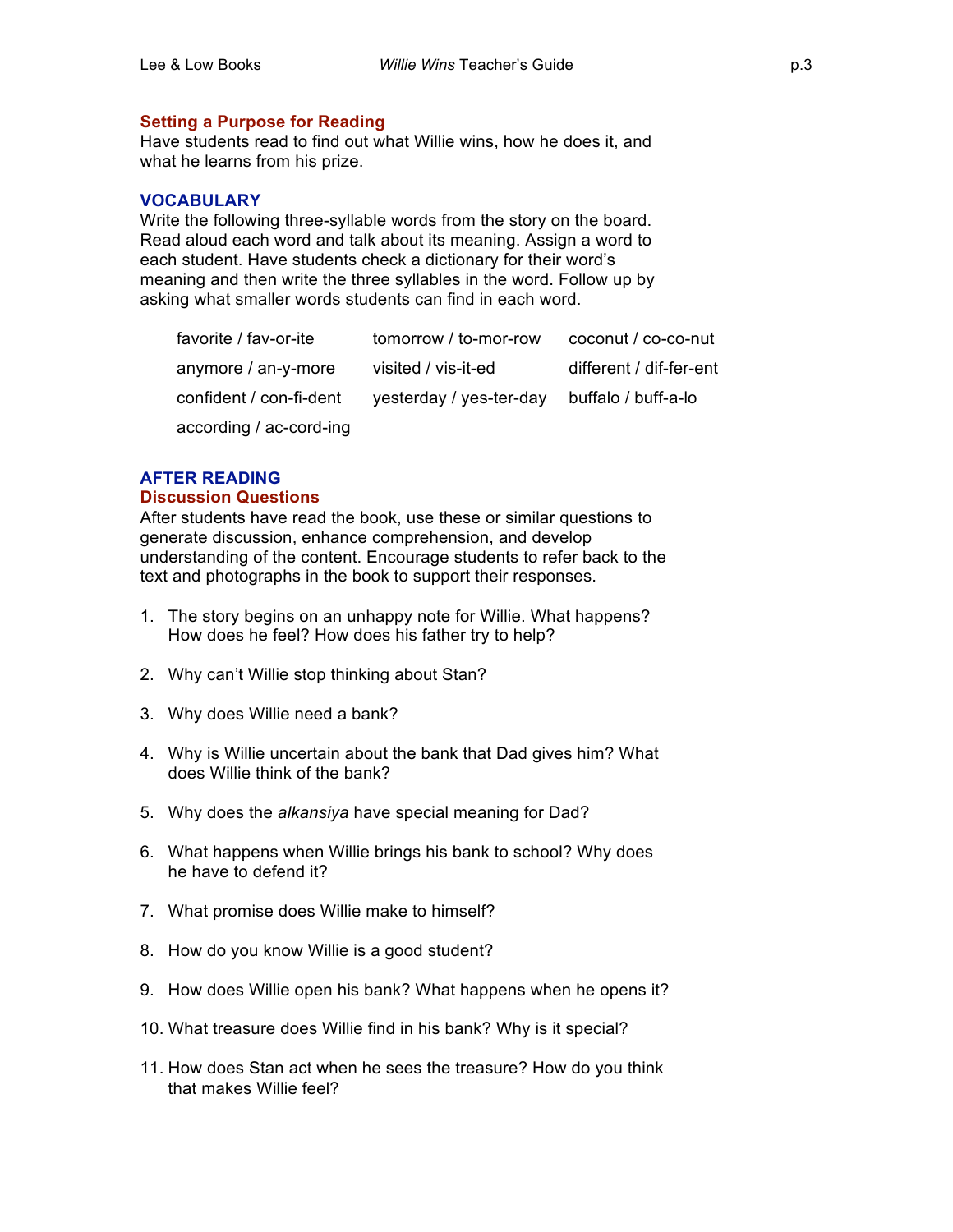## **Literature Circles**

If you use literature circles during reading time, students might find the following suggestions helpful in focusing on the different roles of the group members.

- The **Questioner** might use questions similar to those in the Discussion Question section of this quide.
- The **Passage Locator** might find the sections where Stan picks on Willie.
- The **Illustrato**r might draw pictures of Willie enjoying his prize, a trip to the circus.
- The **Connector** might find other books set in the Philippines.
- The **Summarizer** might provide a brief summary of the group's reading and discussion points for each meeting.
- The **Investigator** might find more information about Willie Mays.

**\***There are many resource books available with more information about organizing and implementing literature circles. Three such books you may wish to refer to are: *Getting Started with Literature Circles* by Katherine L. Schlick Noe and Nancy J. Johnson (Christopher-Gordon, 1999), *Literature Circles: Voice And Choice in Book Clubs and Reading Groups* by Harvey Daniels (Stenhouse, 2002), and *Literature Circles Resource Guide* by Bonnie Campbell Hill, Katherine L. Schlick Noe, and Nancy J. Johnson (Christopher-Gordon, 2000).

### **Reader's Response**

Use the following questions or similar ones to help students practice active reading and personalize what they have read. Suggest that students respond in reader's journals, essays, or oral discussion.

- 1. In the dedication to the book (page 3), the author mentions looking for "treasure in unlikely places." What does she mean? Write or tell about a time you found treasure in an unexpected place.
- 2. What is your definition of a good sport? Would Stan meet this? Why or why not? If not, how would you describe Stan?
- 3. The author and illustrator show different ways that Dad loves Willie. What are some examples?
- 4. Introduce students to the word *memorabilia* (things that bring up special memories or are collected for their connection to a particular area of interest). Why do people collect memorabilia? What do you think Willie will do with his baseball card? What would you do?

### **Other Writing Activities**

You may wish to have students participate in one or more of the following writing activities. Set aside time for students to share and discuss their work.

1. Have students work with a partner or in small groups to write a set of classroom rules for treating one another with respect. Alternately, students could write a list of ideas on how to act when confronted by a bully.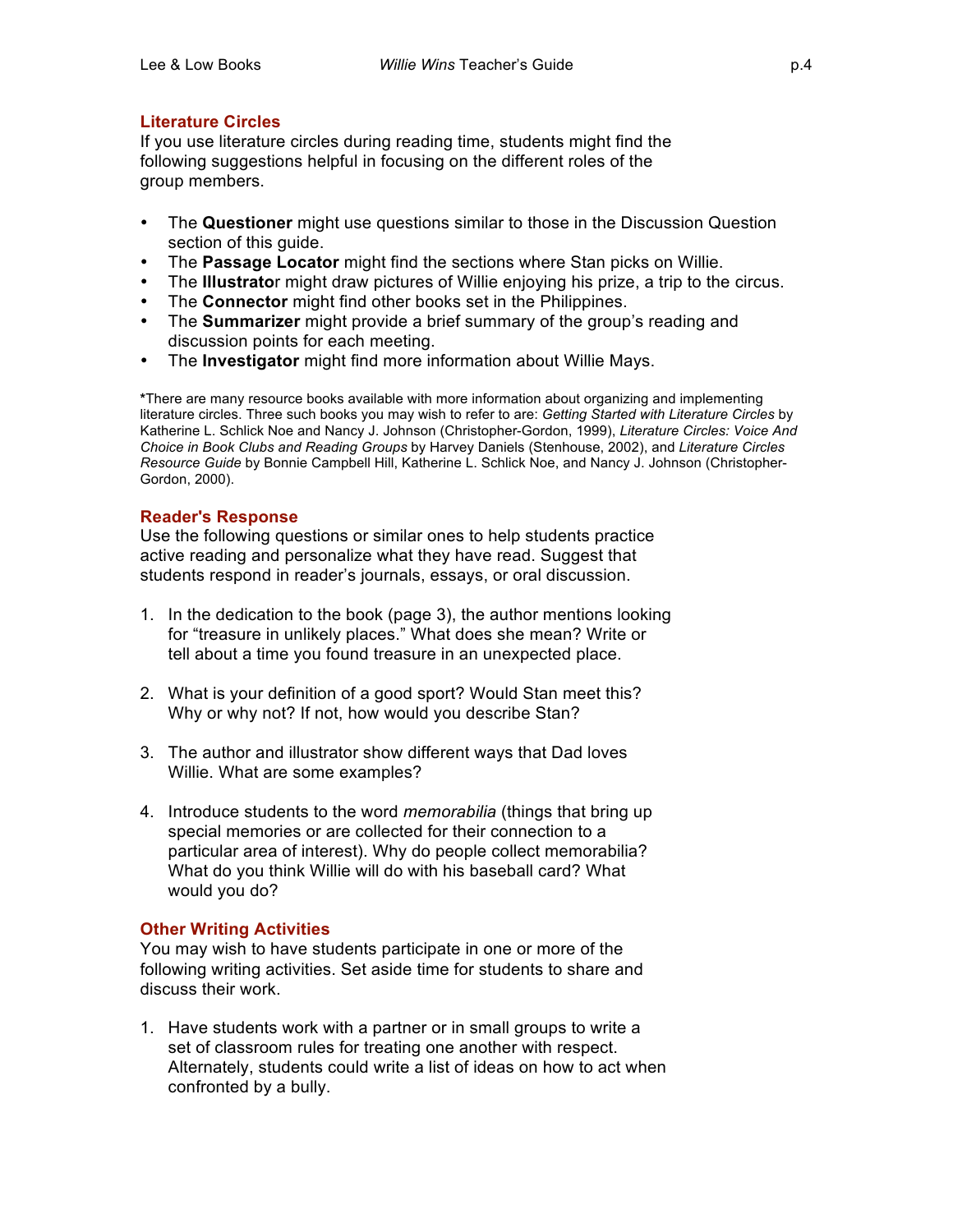- 2. Have students go through the book and on a separate sheet of paper, write captions for the illustrations.
- 3. The coconut bank is different from the other banks students bring to school. How do you feel about being different?
- 4. Write a story about Willie's day at the circus. Tell who went with him and what they ate, saw, did, and heard.

## **ELL Teaching Strategies**

These strategies might be helpful to use with students who are English language learners or who are learning to speak English as a second language.

- 1. Invite students to write or dictate questions about the story. Set aside time to help students explore and answer these queries.
- 2. Write these words on cards. Have ELL students find each word in the story and then identify the item in an illustration.

| cap    | mitt   | bat    | stove | window |
|--------|--------|--------|-------|--------|
| stairs | box    | clock  | desk  | shirt  |
| bed    | pencil | hammer | money | pillow |

- 3. Once students have mastered a phrase or a sentence, have them reread it several times to develop fluency.
- 4. Offer frequent praise and support for students' reading efforts.

## **INTERDISCIPLINARY ACTIVITIES**

Use some of the following activities to help students integrate their reading experiences with other curriculum areas.

### **Social Studies**

Willie's Dad grew up in the Philippines. Have students locate this island nation on a world map or globe. Ask students to do research to learn about this country. For example: What is the capital? What bodies of water surround it? What are its nearest neighbors? How many islands does it include? What is the climate like?

### **Science**

In the story, Willie is given a coconut bank. Tell students that the Philippines is a leading grower of the coconut palm tree. Help students create a diagram to show the parts (rind, husk, shell, eyes, seed with meat, milk) of a coconut. Then have students find out some of the different products of both the coconut palm and the coconut itself. If possible, bring in a fresh coconut for students to examine. Coconuts are available is many supermarkets and smaller groceries.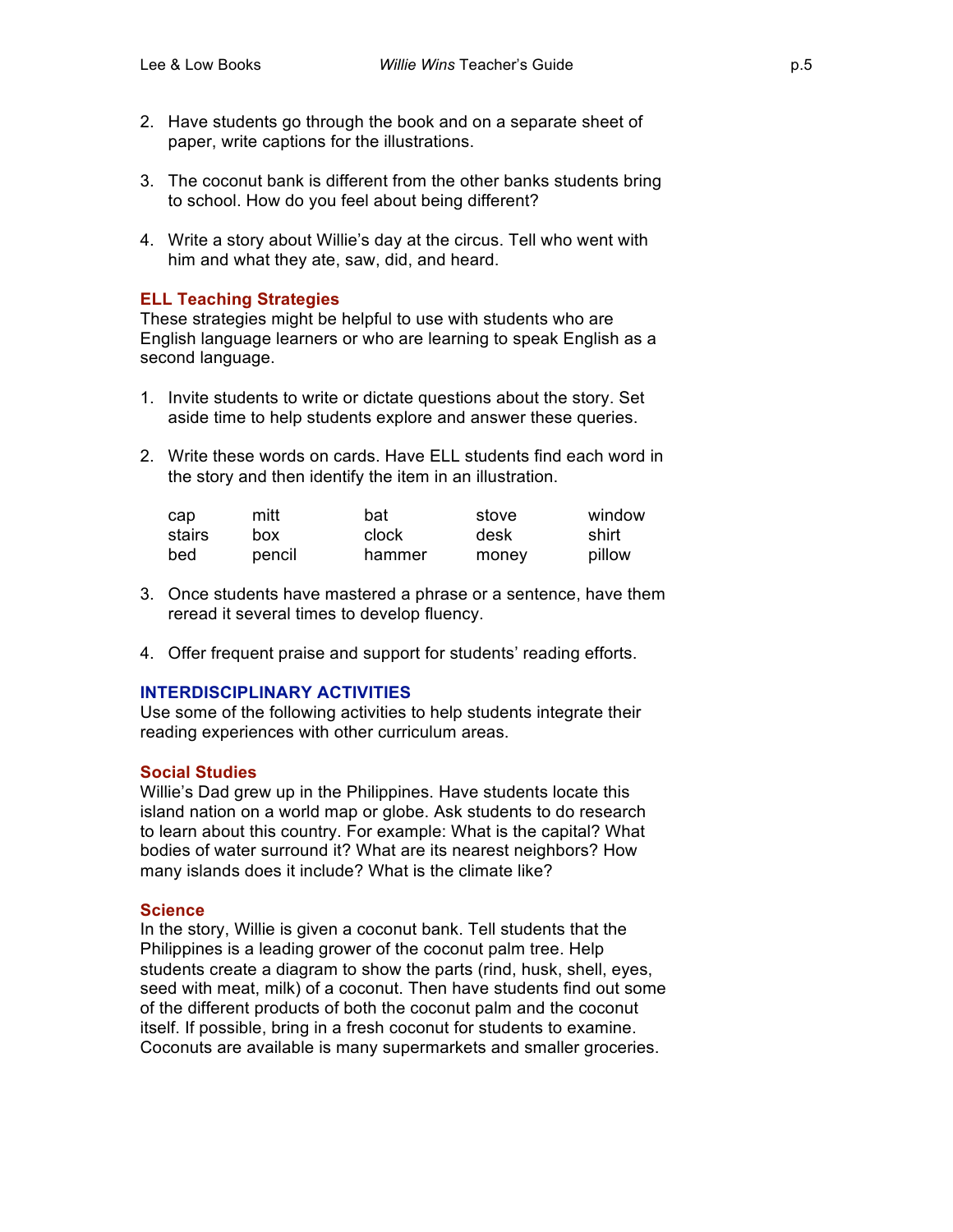### **Math**

- 1. Willie's class is learning about saving money. Use this opportunity to initiate a lesson on earning, saving, and spending money. Have students make a chart showing how they might earn money, what they might save it for, and how they might spend it.
- 2. Stan thinks that Willie's baseball card might be worth a hundred dollars. Ask students what they think a 1964 Willie Mays card would be worth today. Students might check their guesses online. They might be surprised that prices vary greatly. Discuss what determines the price of an old baseball card. Help students understand that the condition of a card is one factor. Others are the fame of the player, the scarcity of the card, and the demand for it. Ask students why an autographed card might be worth more than an unsigned one.

## **Sports**

- 1. Baseball fans might research Willie Mays. Ask them to find information such as what his nickname was, where and how he grew up, what major league teams he played for, what his baseball statistics were, when he was inducted into the National Baseball Hall of Fame, and what other honors he won. Have students plan a presentation for the class.
- 2. Remind students that Willie plays on a Little League team. Some of your students might also be members of a Little League baseball team. Invite those students to describe their experiences and what they have learned while participating in this organization. Interested students might also contact the Peter J. McGovern Little League Museum in South Williamsport, Pennsylvania, for more information about Little League baseball.

## **Art**

Have students study the illustrations in the book to see some of the different kinds of banks Willie and his classmates bring to school. Then challenge students to make their own banks. Before students begin, brainstorm basic materials to use, such as empty coffee tins, plastic containers, boxes, old purses, or large envelopes. Remind students that, unlike the *alkansiya,* most small banks have a means for removing money as well as depositing it. Provide appropriate materials such as colored paper, stickers, tape, markers, and paint so students can decorate their banks. Display the finished banks for everyone to admire.

### **ABOUT THE AUTHOR**

**Almira Astudillo Gilles** was born and raised in Quezon City in the Philippines. She now lives with her husband and their two children in Palatine, Illinois. Gilles did graduate studies at Michigan State University and taught at DePaul University Graduate School of Business before becoming a full-time writer. *Willie Wins* was her first book for children.